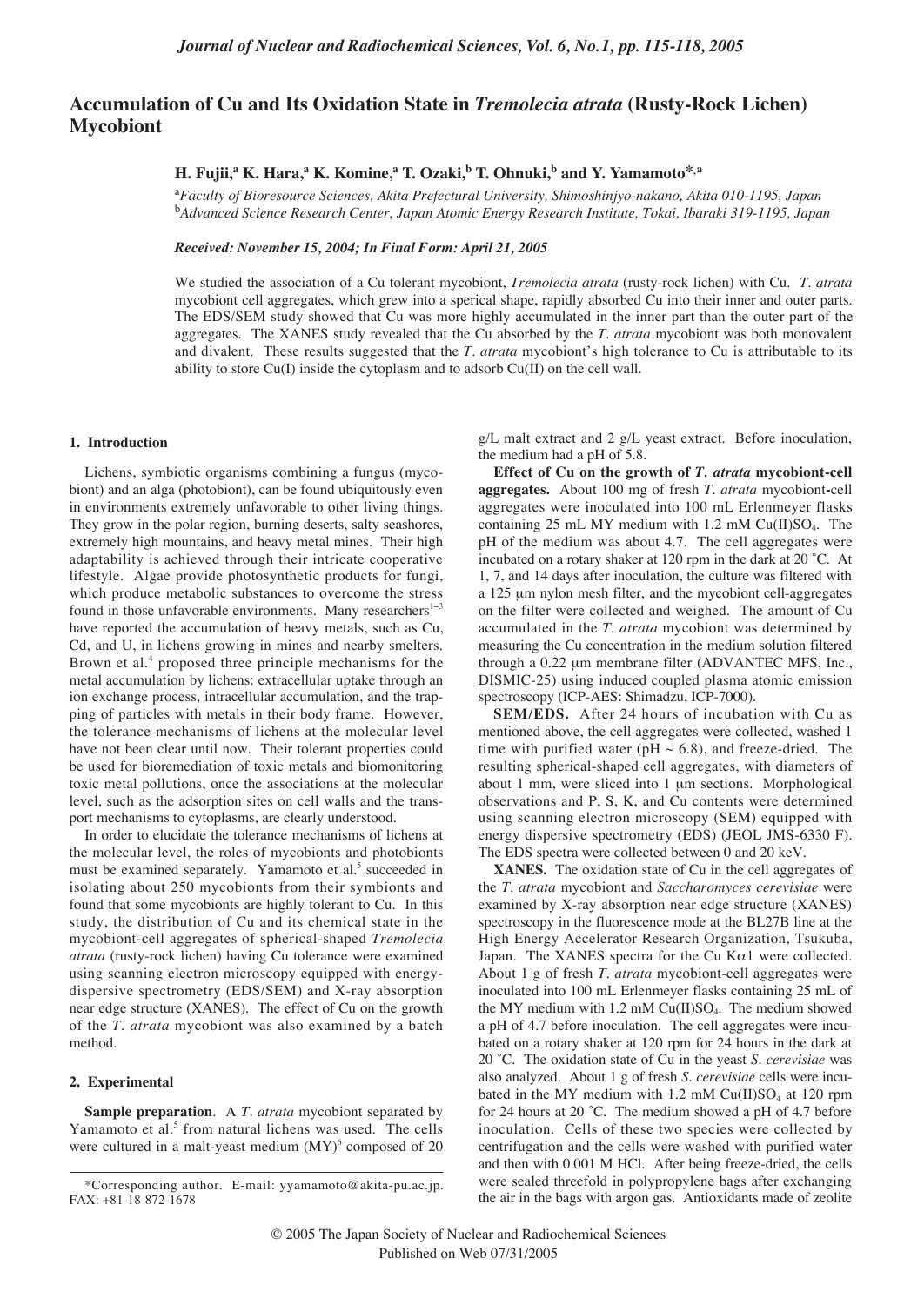were put in the second bag to prevent the oxidation of Cu(I) in the cells. As standards for mono- and di-valent copper,  $Cu(I)Cl$  and  $Cu(II)SO<sub>4</sub>$ , respectively, mixed with BN (about 10)  $w/w\%$ ) in each sample were used. The oxidation of Cu(I)Cl was also prevented by the antioxidants.

### **3. Results**

**Effect of Cu on the growth of** *T. atrata* **mycobiont cell aggregates.** Figure 1 shows the time courses of growth of *T*. *atrata* mycobiont cell aggregates in the MY media with 1.2 mM Cu and the amounts of Cu accumulated in the cell aggregates. The growth was expressed as the relative growth ratio calculated by dividing the dry weight at 1, 7, and 14 days after contact by the initial dry weight. The cell aggregates grew rapidly in the first 1 day after inoculation. The relative growth ratio at 1 day was approximately 2.3, and then reached about 3.0 and 3.4 at 7 and 14 days, respectively.

The amounts of Cu accumulated in the cell aggregates increased up to 7 days after inoculation; the amounts were about 1.0 and 2.4 mg/g dry weight at 1 and 7 days, respectively. However, the amounts of Cu at 14 days was 2.3, indicating that the Cu accumulation did not increase between 7 and 14 days.

**SEM/EDS.** Figure 2A shows a photo image of *T*. *atrata* mycobiont cell aggregates grown in the MY medium with Cu for 1 day and Figure 2B, an SEM image of the rectangular area in Figure 2A. As shown in Figure 2A, the centers of the spherical-shaped cell aggregates were hollow. A morphological difference was observed between the outer and inner parts of the hollow area. The outer part seemed to be dense with cells, while the matrix seemed harsh in the inner part. Figures 3A and B show EDS spectra for the inner and outer areas, respectively, indicated by the squares in Figure 2B. In both areas, peaks corresponding to  $K\alpha$  emissions of P, S, and K were detected at 2.01, 2.31, and 3.31 keV, respectively. The Kα emission of Cu was detected at 8.04 keV in both the inner and



**Figure 1.** Growth of *T*. *atrata* mycobiont cell aggregates in the MY media with 1.2 mM Cu  $\odot$  and the Cu accumulated in the cell aggregates from the medium  $(\diamondsuit)$ . The growth was expressed as a relative growth ratio calculated by dividing the fresh weight at 1, 7, and 14 days after contact by the initial fresh weight. The Cu concentration accumulated in the cell aggregates was calculated by dividing the weight of Cu (mg) by the dry weight of the cell aggregates.



**Figure 2.** A photo image of *T*. *atrata* mycobiont cell aggregates grown in MY medium with Cu for 1 day (A) and an SEM image of the area indicated by the rectangle in Figure 2A (B). The bar in Figure 2B corresponds to 10  $\mu$ m in length.

outer areas.

Figure 4 shows the sliced cell aggregates grown in the MY medium with 1.2 mM Cu for 14 days. The spherical cell aggregates were broken into small pieces in the process of slicing. Figures 5A and B illustrate the EDS spectra for the



**Figure 3.** EDS spectra for the inner (A) and outer areas (B), respectively, indicated by the squares in Figure 2B.



**Figure 4.** Sliced cell aggregates grown in MY medium with 1.2 mM Cu for 14 days. The bar in the figure corresponds to 100 µm in length.



**Figure 5.** EDS spectra for the areas a (A) and b (B) indicated by the squares in Figure 4.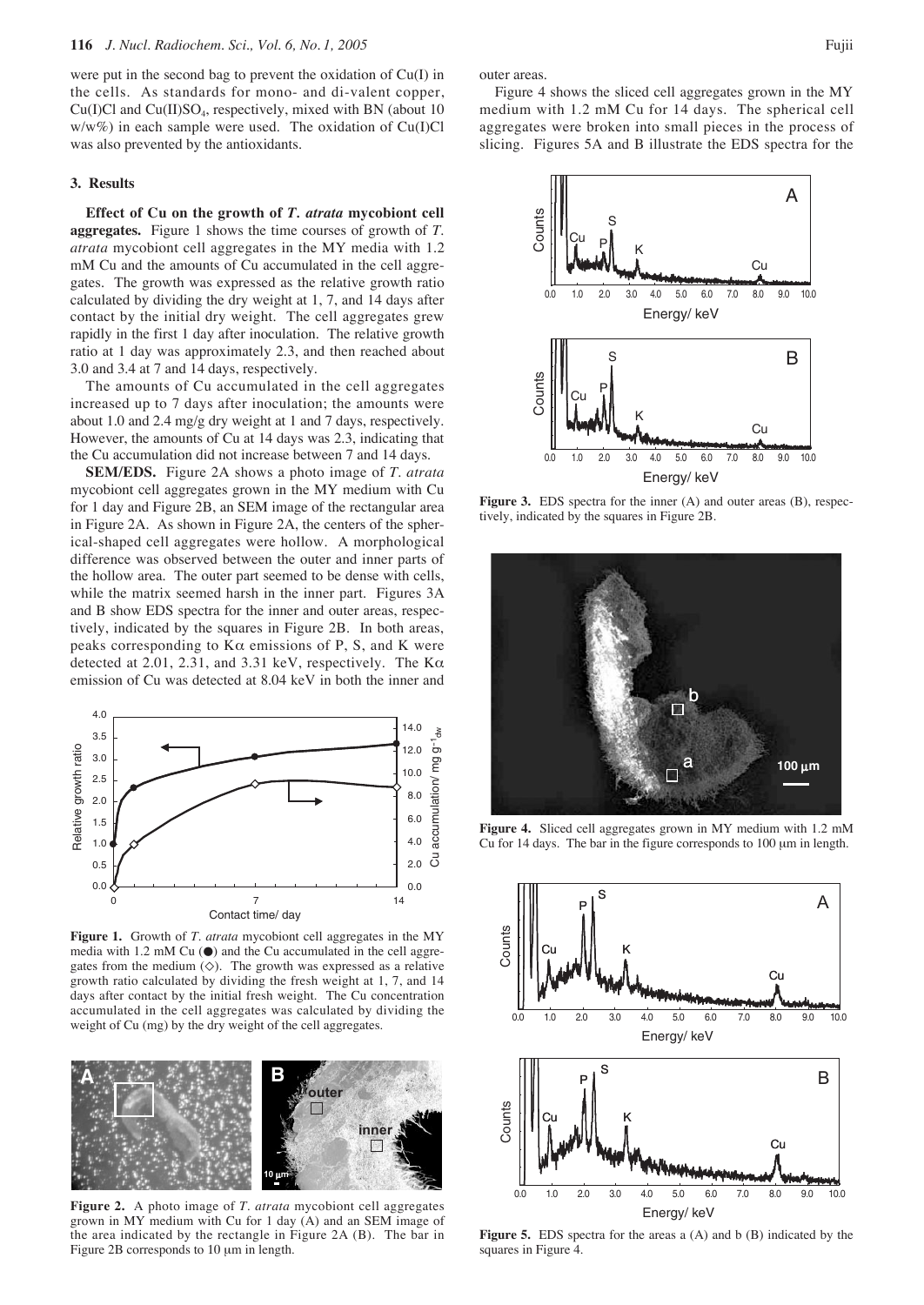

**Figure 6.** K $\alpha$ 1 edge Cu XANES spectra (A) and their first derivates (B) for Cu in (a) the *T*. *atrata* mycobiont, (b) *S*. *cerevisiae*, (c) Cu(I)Cl, and (d) Cu(II)SO<sub>4</sub>. The energy calibration was performed to fix the peak maximum of the first derivative of the spectrum for the metal Cu to be 0 eV.

square areas, a and b, in Figure 4. We previously showed that S was distributed in the *T. atrata* mycobiont cell aggregates most homogeneously among these 4 elements.<sup>7</sup> The peak height of S at 2.31 keV in these two spectra was fixed to be the same so that a comparison of the peak strength for P, K, and Cu in these spectra could be easily performed. The peak height of P was almost the same in areas a and b, while that of K in area b was slightly larger than that in area a. The peak height of Cu in area b was larger than that in area a.

**XANES.** Figures 6A and B show the K $\alpha$ 1 edge Cu XANES spectra and their first derivatives for Cu in (a) *T*. *atrata* mycobiont, (b) *S*. *cerevisiae*, (c) Cu(I)Cl, and (d) Cu(II)SO4. The energy was calibrated by fixing the peak maximum of the first derivative of the spectrum for the metal Cu to be 0 eV (data not shown). As shown in Figure 6A, the spectrum shape of Cu was quite different in each sample. The Cu in the *T*. *atrata* mycobiont (Figure  $6A(a)$ ) and Cu(II)SO<sub>4</sub> (Figure  $6A(d)$ ) showed a peak at around 20 eV, while Cu(I)Cl showed a peak at around 5 eV (Figure 6A(c)). Two peaks at around 5 and 15 eV were observed in *S*. *cerevisiae* (Figure 6A(b)). On the other hand, the first derivative spectra (Figure 6B) showed a couple of outstanding peaks. Three peaks at around 2.5, 7.5, and 12.5 eV were observed in the *T*. *atrata* mycobiont (Figure 6B(a)), while the spectrum of Cu in *S*. *cerevisiae* had only one marked peak at around 2.5 eV (Figure 6B(b)). The spectrum of Cu(I)Cl had a characteristic peak of monovalent Cu at around 2.5 eV (Figure 6B(c)). The spectrum of  $Cu(II)SO<sub>4</sub>$ showed two large peaks of divalent Cu at around 7.5 and 12.5 eV (Figure 6B(d)).

#### **4. Discussion**

Rapid growth was observed in *T*. *atrata* mycobiont cell aggregates, even though Cu was accumulated in the aggregates, implying that Cu did not seriously discourage growth. The XANES study showed that the peak positions of Cu in the *T*. *atrata* mycobiont were at the energies for monovalent (2.5 eV for Cu(I)Cl) and divalent (7.5 and 12.5 eV for Cu(II)SO<sub>4</sub>) ions, indicating that Cu in the *T*. *atrata* mycobiont was a mixture of monovalent and divalent Cu. The peak position of Cu in *S*. *cerevisiae* was at  $\sim 2.5$  eV, indicating that the predominant Cu

species in *S*. *cerevisiae* was monovalent. The requirement of Cu by microorganisms is usually very low. In contrast, the presence of hydrated Cu(II) ions at higher levels is toxic to microbial cells.<sup>8, 9</sup> The toxicity of Cu to microorganisms, such as lichens<sup>10</sup> and yeasts<sup>11</sup> has been widely reported. These microorganisms have detoxification mechanisms for Cu. Copper(II) with a high toxicity is reduced to Cu(I) by glutathione  $(GSH)$ .<sup>12</sup> Copper induces metallothionein (MT) in *S*. *cerevisiae* and Cu(I)-MT is formed<sup>13</sup> as well as  $Cu(I)-GSH$ <sup>14</sup> Copper complexed with organic substances shows less toxicity. As the predominant Cu in *S*. *cerevisiae* was monovalent, Cu(II) incorporated in *S*. *cerevisiae* cells was rapidly reduced to Cu(I) by biosubstances such as GSH. Monovalent Cu was observed also in the *T*. *atrata* mycobiont. The photobionts of lichens produce phytochelatin in response to exposure to heavy metals.<sup>15</sup> Mycobionts play a role in producing  $GSH$ ,<sup>15</sup> which then is converted to MT. MT, therefore, is ubiquitously found in fungi.<sup>16</sup> These facts suggest that the Cu accumulated in the *T*. *atrata* mycobiont as Cu(I) is also bound to GSH and MT.

In contrast to Cu in *S*. *cerevisiae*, Cu in the *T*. *atrata* mycobiont was both monovalent and divalent. Cervantes and Gutierrez-Corona<sup>17</sup> reported that the ability of fungi to accumulate high levels of heavy metals is due to the high capacity of their cell wall components, such as chitin and melanin, to adsorb the metals as well as to the effective storing inside cells, where the metals bind with GSH and MT. Fungal melanin has carboxyl and hydroxyl functional groups that have a high affinity with heavy metals.<sup>18</sup> Purvis et al.<sup>18</sup> showed that the toxic heavy metal U is strongly adsorbed on melanin in the cell walls of lichens.<sup>19</sup> It is known that fungal melanin shows affinities in the order of  $Cu(II) > Ca(II) > Mg(II) > Zn(II)$ . Moreover, the production of melanin in soil fungus is reported to be accelerated in response to the exposure to  $Cu(II).^{20}$  The adsorption of Cu on the melanin in cell walls would effectively prevent Cu absorption into the cytoplasm. These facts can explain that the amount of Cu(I) in the *T*. *atrata* mycobiont was small compared to that in *S*. *cerevisiae*, because the *T*. *atrata* mycobiont was in an aggregated form and the cell wall components were well developed. Some fungal species produce a blue-colored mycelium in which Cu is accumulated.<sup>21, 22</sup> However, no blue-colored mycelium was observed in the *T*. *atrata* mycobiont. These findings suggest that the Cu existing as Cu(II) in the *T*. *atrata* mycobiont adsorbs to cell wall components such as melanin and chitin, providing the *T*. *atrata* mycobiont with high tolerance to Cu.

The cell aggregates used had been pre-cultured in a medium without Cu before use. Therefore, the SEM/EDS study signified that Cu reached the inner area of the cell aggregates within 24 hours. The concentration of Cu was higher in the inner part than the outer part. This morphological observation showed that the senescence of cell aggregates proceeded mostly in the center, resulting in production of a hollow there. In the part where the senescence proceeds, cells lyse and only cell wall components remain. These facts indicate that the Cu accumulated in the cell aggregates by adsorption on cell wall components such as melanin and chitin is divalent.

The high tolerance of the *T*. *atrata* mycobiont to Cu is attributable to two mechanisms. The first is achieved through the reduction of  $Cu(II)$  to  $Cu(I)$  in the cytoplasm to store  $Cu(I)$ as low-toxicity Cu complexes, such as Cu(I)-MT and Cu(I)- GSH. The second is the adsorption of Cu(II) on cell wall components such as melanin. Rizzo et al.<sup>23</sup> reported that the toxic metals accumulated on melanin in fungi protect the fungi from antagonistic microorganisms. This study showed the possibility that one of the strategies of the *T*. *atrata* symbiont to overcome the difficulty of living in a hostile environment is to protect the symbiont through the accumulation of toxic metals on cell wall components of the *T*. *atrata* mycobiont, which thereby limits the access of enemies to the symbiont.